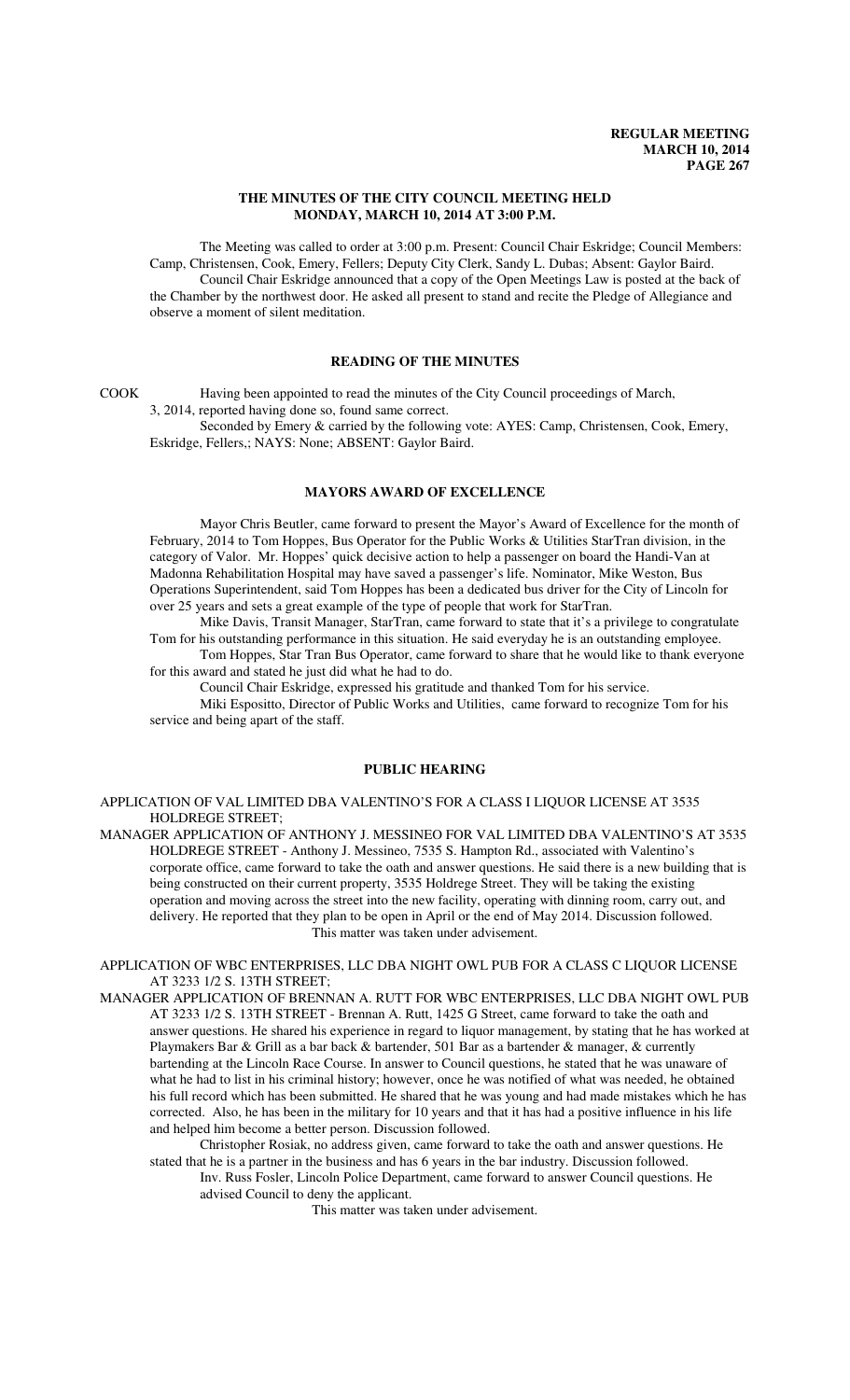APPLICATION OF HENRY MAC, LLC DBA HENRY'S ON SOUTH FOR THE ADDITION OF A CATERING LICENSE TO ITS CLASS C LIQUOR LICENSE AND TO EXPAND ITS PREMISES FOR AN OUTDOOR AREA MEASURING APPROXIMATELY 40 FEET BY 30 FEET BY 5 FEET TO THE SOUTHWEST FOR A SIDEWALK CAFÉ AT 2110 WINTHROP ROAD - Andrew G. Fuller, 2110 Winthrop Rd., Manager, came forward to take the oath and answer questions. He stated that he is adding catering to the current liquor license as well as an outdoor patio that would consist of six, 2-person tables. He shared that his patrons are wanting a place to sit outside on nice days to enjoy the food and beverages from his establishment. Discussion followed.

This matter was taken under advisement.

APPLICATION OF GNS CORPORATION DBA CAPPY'S FOR THE ADDITION OF A CATERING LICENSE TO ITS CLASS I LIQUOR LICENSE AT 5560 SOUTH 48TH STREET, SUITE 4 - John F. Caporale, 5100 Spruce Street, came forward to take the oath and answer questions. He shared that he has been in business for 8 years and has been doing catering events which he applies and pays for the Special Designated Licenses. Due to the cost he stated that it would be best to just add catering to the existing license.

This matter was taken under advisement.

AUTHORIZING THE ISSUANCE OF TAX ALLOCATION BONDS WITH A TOTAL NOT TO EXCEED \$175,000.00 FOR THE CITY OF LINCOLN, CASE, CASE AND CASE REDEVELOPMENT PROJECT IN GREATER DOWNTOWN LINCOLN. (RELATED ITEMS: 14-24, 14R-65, 14R-66); AMENDING THE FY 13/14 CIP TO AUTHORIZE AND APPROPRIATE \$175,000 IN TIF FUNDS FOR THE CASE, CASE AND CASE REDEVELOPMENT PROJECT ON PRIVATE PROPERTY GENERALLY LOCATED AT 1421 P STREET AND ADJACENT RIGHTS OF WAY IN GREATER DOWNTOWN LINCOLN. (RELATED ITEMS: 14-24, 14R-65, 14R-66) (ACTION DATE: 3/17/14);

APPROVING THE CASE, CASE AND CASE REDEVELOPMENT PROJECT REDEVELOPMENT AGREEMENT BETWEEN TB RENTALS, LLC AND THE CITY OF LINCOLN RELATING TO THE REDEVELOPMENT OF PRIVATE PROPERTY GENERALLY LOCATED AT 1421 P STREET AND ADJACENT RIGHTS OF WAY IN GREATER DOWNTOWN LINCOLN. (RELATED ITEMS: 14-24, 14R-65, 14R-66) (ACTION DATE: 3/17/14) - Dave Landis, Director of Urban Development came forward. He shared that the developer aimed their target to something that is significant. A building that is in rough shape and is deserving of the redevelopment. A building which has some historical significance because its older, but more importantly it is located in the Capital Environs District area. The Capital Environs Committee looked at the project and approved it. Mr. Landis reported that some changes that will occur will be a new front door, repainting, new windows, energy efficiency air condition installation, along with other construction to help the building meet building & fire codes. The cost to redevelop the building is \$1, 375,000.00 dollars which will then produce \$175,000.00 in TIF funds. He stated this is a developer purchase arrangement so the city stands at no risk. If at any time the evaluation would not support the payment of the bonds, it will be the developers responsibility. Also, for every \$1 of the city's investment it leverages \$7 of private sector investments. Discussion followed.

Tom Huston, 2333 S. 13<sup>th</sup> Street, Suite 1900, came forward on behalf of TB Rentals. He stated this is a simple redevelopment agreement. Mr. Huston reported that Exhibit B of the redevelopment agreement lists a couple of redevelopment uses for the tax incrementing financing proceeds. This kind of project will have much more applicable uses than what they are going to generated in the tax incrementing financing proceeds. He shared that when they are renovating an existing building, they will not be able to generate the kind of increment that they typically see in a new construction project. Also, Exhibit C provides a visual depiction of the improvements that will be made to the building in the energy perspective along with the facade treatment. He also thanked various city departments for working with them on this project. Discussion followed.

Bo Jones, 2640 West M Court, True Built Construction, came forward. He said they are in the process of the demolition phase removing substandard living conditions. This is the building that they have identified worthy of the renovation and they are excited about the project moving forward. Discussion followed.

Peter Watters, 136 N. 14<sup>th</sup> Street, The Zoo Bar, came forward in support, but also shared a few concerns regarding the alley way.

Tom Huston, 2333 S. 13th Street, Suite 1900, came forward in rebuttal.

This matter was taken under advisement.

AMENDING THE PAY SCHEDULE FOR THE EMPLOYEE GROUP WHOSE CLASSIFICATIONS ARE ASSIGNED TO THE PAY RANGE PREFIXED BY THE LETTER "A" BY CHANGING THE PAY RANGE OF PARKS OPERATIONS COORDINATOR - Doug McDaniel, Director of Human Resources, came forward. He stated that the Parks Operations Coordinator is a current classification in their system. He reported that they are expanding this to take on some additional responsibilities in overseeing some of the golf courses and putting in some special requirements for special certificates. In doing so, they are requesting to increase the pay range from an A12 to an A13.

Lynn Johnson, Director of Parks & Recreation, came forward. He said that they are broadening the Parks Operations Coordinator classification to create a new position which will be the Golf Maintenance Coordinator. That individual will oversee & set the maintenance standards for all five courses, set the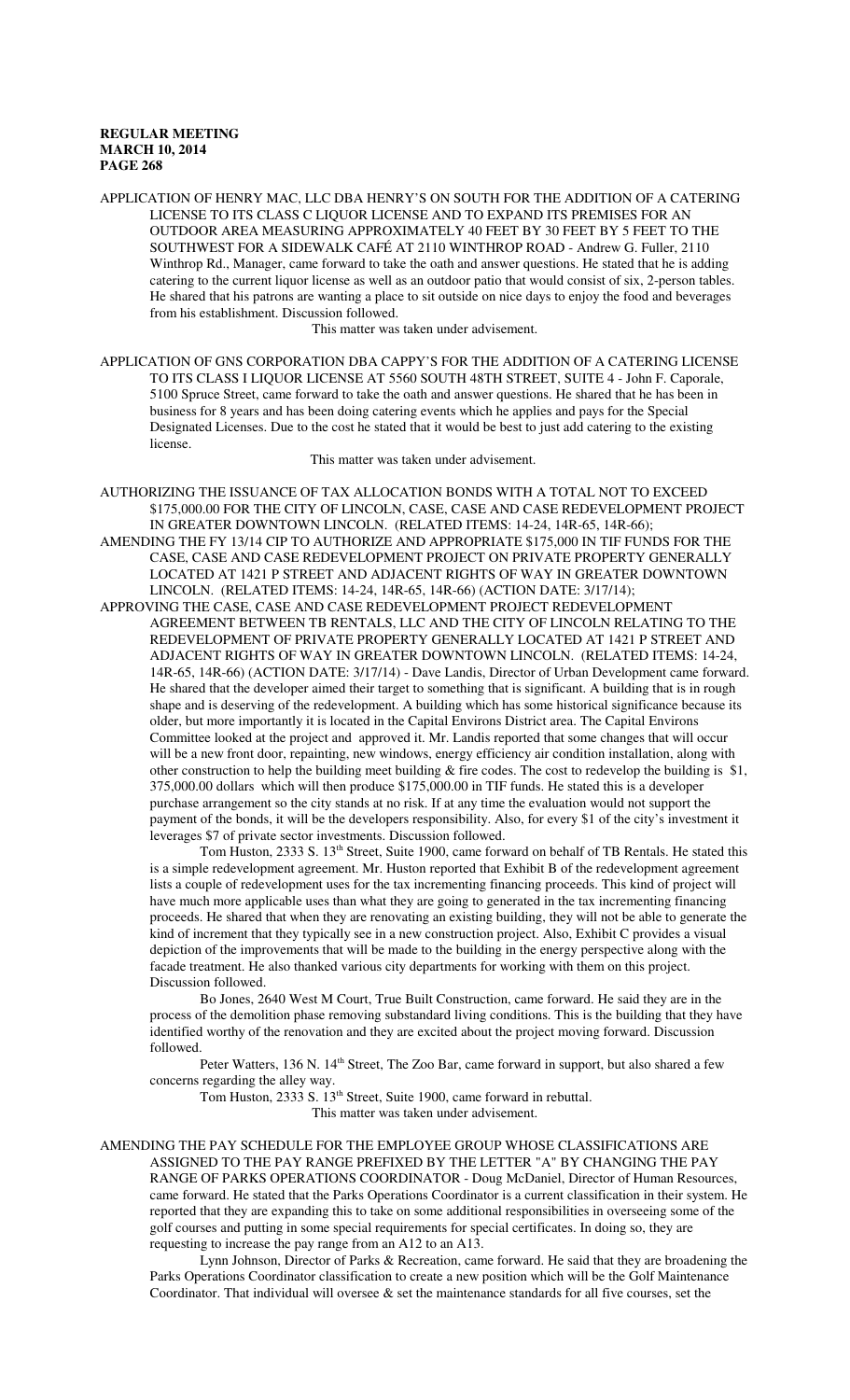performance standards and also be involved in leasing equipment. Essentially there will be two positions working under that classification. He also stated by increasing the pay scale it will bring all middle level management positions consistent in the same pay scale.

This matter was taken under advisement.

SPECIAL PERMIT NO. 14001 – APPLICATION OF LUTHERAN FAMILY SERVICES OF NEBRASKA, INC. FOR AUTHORITY TO OPERATE A NON-RESIDENTIAL HEALTH CARE FACILITY, INCLUDING WAIVERS TO THE FRONT AND SIDE YARD LANDSCAPING AND TO REDUCE THE FRONT, SIDE AND REAR YARD SETBACKS FOR THE EXISTING BUILDING AND PARKING LOT, ON PROPERTY GENERALLY LOCATED AT SOUTH 17TH STREET AND SOUTH STREET - Marvin Krout, Director of Planning, came forward. He stated that the request is to approve the special permit with waivers for the set backs. Discussion followed.

This matter was taken under advisement.

CONCURRING WITH THE NEBRASKA DEPARTMENT OF ROADS SELECTION OF WATTS ELECTRIC COMPANY AS LOWEST BIDDER AND AUTHORIZING EXECUTION OF THE CONSTRUCTION CONTRACT BETWEEN THE CITY AND WATTS ELECTRIC COMPANY TO BE FUNDED IN PART WITH FEDERAL TRANSPORTATION ENHANCEMENTS PROGRAM FUNDS FOR CONSTRUCTION OF PROJECT NO. ENH-58266(2), WEST "O" HISTORIC HIGHWAY PROJECT - David Landis, Director of Urban Development, came forward. He stated Federal law says that they would need Council approval to be able to accept the low bid for this project. Agreeing with the State's decision that the Federal money be spent with the lowest bidder, in the bidding process that the State executed. There will be project management by the state, however, Ernie Castillo from Urban Development will be present during construction. Discussion followed.

This matter was taken under advisement.

# **COUNCIL ACTION**

#### **REPORTS OF CITY OFFICERS**

- CLERK'S LETTER AND MAYOR'S APPROVAL OF RESOLUTIONS AND ORDINANCES PASSED BY THE CITY COUNCIL ON FEBRUARY 24, 2014 - CLERK presented said report which was placed on file in the Office of the City Clerk. **(27-1)**
- REPORT FROM THE CITY TREASURER OF CITY CASH ON HAND AT THE CLOSE OF BUSINESS JANUARY 31, 2014 - CLERK presented said report which was placed on file in the Office of the City Clerk. **(5-21)**

#### **PETITIONS & COMMUNICATIONS**

SETTING THE HEARING DATE OF MONDAY, MARCH 24, 2013 AT 3 P.M. ON THE APPLICATION OF LINCOLN BLUE SUSHI, LLC DBA BLUE SUSHI SAKE GRILL FOR A RETAIL CLASS I LIQUOR LICENSE AT 804 R STREET, HAYMARKET COURTYARD MARRIOTT - CLERK read the following resolution, introduced by Jonathan Cook, who moved its adoption:

A-88124 BE IT RESOLVED by the City Council, of the City of Lincoln, that a hearing date is hereby set for Monday, March 24, 2014, at 3:00 p.m. or as soon thereafter as possible in the City Council Chambers, County-City Building, 555 S. 10th St., Lincoln, NE for the application of Lincoln Blue Sushi, LLC dba Blue Sushi Sake Grill for a Class I liquor license located at 804 R Street, Haymarket Courtyard Marriott. If the Police Dept. is unable to complete the investigation by said time, a new hearing date will be set.

#### Introduced by Jonathan Cook

Seconded by Christensen & carried by the following vote: AYES: Camp, Christensen, Cook, Emery, Eskridge, Fellers; NAYS: None; ABSENT: Gaylor Baird.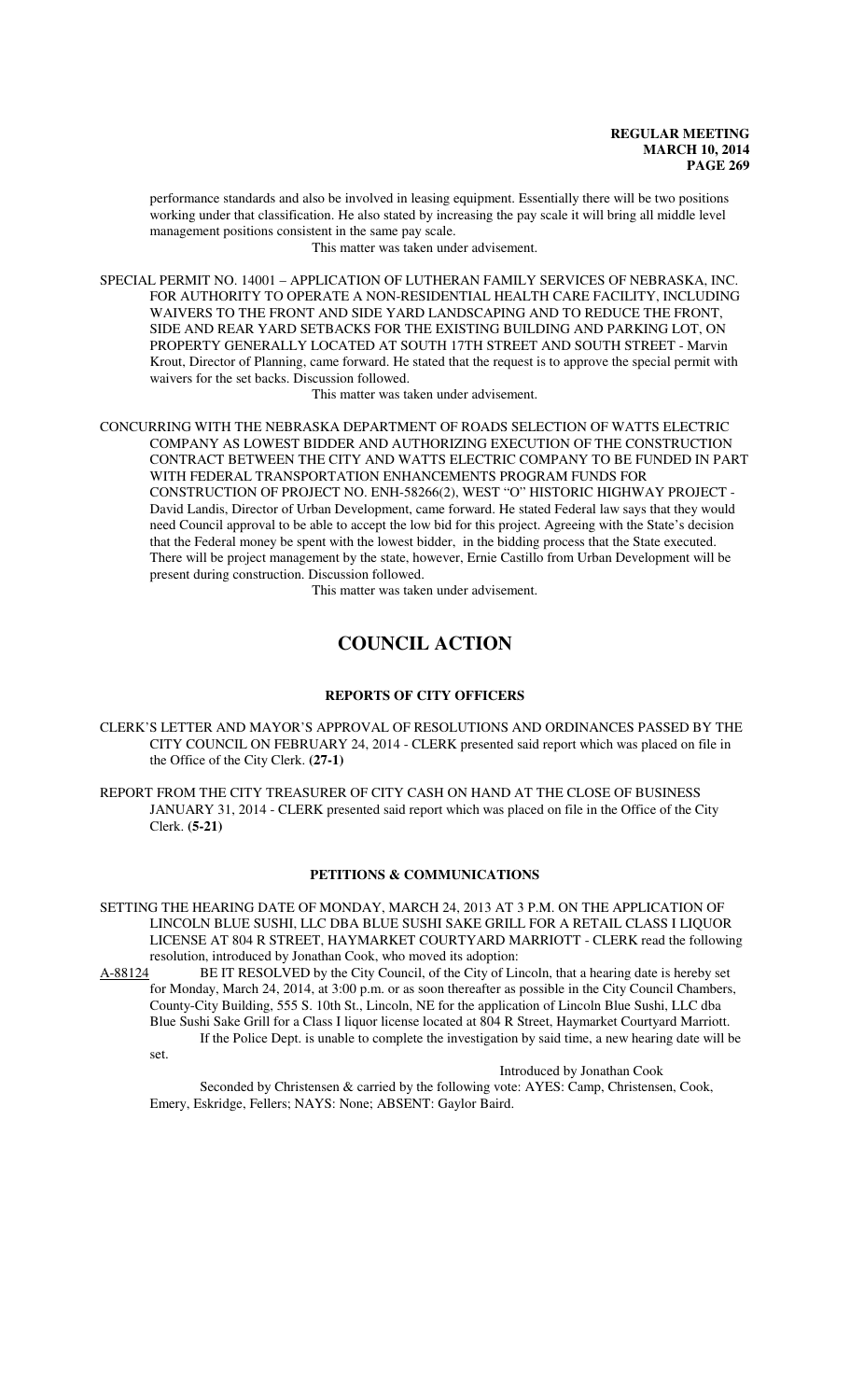#### REFFERED TO PLANNING DEPARTMENT:

Change of Zone No.13004A - Requested by TDP Phase One LLC, amending the Special Sign District known as "The Railyard Special Sign District" to allow two sponsorship signs for the Railyard, a Title Sponsorship sign for the Cube and additional limited advertising on the Cube, on property generally bounded by North 7th Street on the east, R Street on the north, Canopy Street on the west and Q Street on the south.

#### PLACED ON FILE IN THE OFFICE OF CITY CLERK:

Administrative Amendment No. 14005 to Change of Zone No. 2751B, Van Dorn Acres Planned Unit Development, approved by the Planning Director on February 27, 2014, requested by Bruce Rauscher, to adjust the front yard setback from 20 feet to 17 feet adjacent to East Point Road for Lot 1, Block 12 (3200 S. 83rd Street), on property generally located at S. 83rd Street and East Pointe Road.

#### **LIQUOR RESOLUTIONS**

MANAGER APPLICATION OF JILLIAN CARTER FOR GREENFIELD'S CAFÉ, INC. DBA GREENFIELD'S CAFÉ AT 7900 SOUTH 87TH STREET. (3/3/14 - P.H. & ACTION CONT'D FOR 1 WEEK TO 3/10/14) - PRIOR to reading:

CAMP Moved to Withdraw the manager application of Jillian Carter for Greenfield's Café. Seconded by Christensen & carried by the following vote: AYES: Camp, Christensen, Cook, Emery, Eskridge, Fellers; NAYS: None; ABSENT: Gaylor Baird.

The resolution having been **WITHDRAWN**, was assigned the **File #38-4643** & was placed on file in the Office of the City Clerk.

APPLICATION OF VAL LIMITED DBA VALENTINO'S FOR A CLASS I LIQUOR LICENSE AT 3535 HOLDREGE STREET - CLERK read the following resolution, introduced by Jon A. Camp, who moved its

adoption for approval:<br>A-88125 BE IT RESOI BE IT RESOLVED by the City Council of the City of Lincoln, Nebraska:

That after hearing duly had as required by law, consideration of the facts of this application, the Nebraska Liquor Control Act, and the pertinent City ordinances, the City Council recommends that the application of Val Limited dba Valentino's for a Class "I" liquor license at 3535 Holdrege Street, Lincoln, Nebraska, for the license period ending April 30, 2014, be approved with the condition that:

1. All employees must possess a valid Responsible Beverage Server/Seller Permit as required by Section 5.04.124 of the Lincoln Municipal Code.

2. The premises must comply in every respect with all city and state regulations.

The City Clerk is directed to transmit a copy of this resolution to the Nebraska Liquor Control Commission.

Introduced by Jon A. Camp

Seconded by Cook & carried by the following vote: AYES: Camp, Christensen, Cook, Emery, Eskridge, Fellers; NAYS: None; ABSENT: Gaylor Baird.

MANAGER APPLICATION OF ANTHONY J. MESSINEO FOR VAL LIMITED DBA VALENTINO'S AT 3535 HOLDREGE STREET - CLERK read the following resolution, introduced by Jon A. Camp, who moved its adoption for approval:

A-88126 WHEREAS, Val Limited dba Valentino's located at 3535 Holdrege Street, Lincoln, Nebraska has been approved for a Retail Class "I" liquor license, and now requests that Anthony J. Messineo be named manager;

WHEREAS, Anthony J. Messineo appears to be a fit and proper person to manage said business. NOW, THEREFORE, BE IT RESOLVED by the City Council of the City of Lincoln, Nebraska: That after hearing duly had as required by law, consideration of the facts of this application, the Nebraska Liquor Control Act, and the pertinent City ordinances, the City Council recommends that

Anthony J. Messineo be approved as manager of this business for said licensee. The City Clerk is directed to transmit a copy of this resolution to the Nebraska Liquor Control Commission. Introduced by Jon A. Camp

Seconded by Cook & carried by the following vote: AYES: Camp, Christensen, Cook, Emery, Eskridge, Fellers; NAYS: None; ABSENT: Gaylor Baird.

#### APPLICATION OF WBC ENTERPRISES, LLC DBA NIGHT OWL PUB FOR A CLASS C LIQUOR LICENSE AT 3233 1/2 S. 13TH STREET - CLERK read the following resolution, introduced by Jon A. Camp, who moved its adoption for denial:

A-88127 BE IT RESOLVED by the City Council of the City of Lincoln, Nebraska:

That after hearing duly had as required by law, consideration of the facts of this application, the Nebraska Liquor Control Act, pertinent City ordinances, and the following:

a. If the applicant is of a class of person to whom no license can be issued.

b. If the existing population of the City of Lincoln and the projected population growth of the City of Lincoln and within the area to be served are adequate to support the proposed license.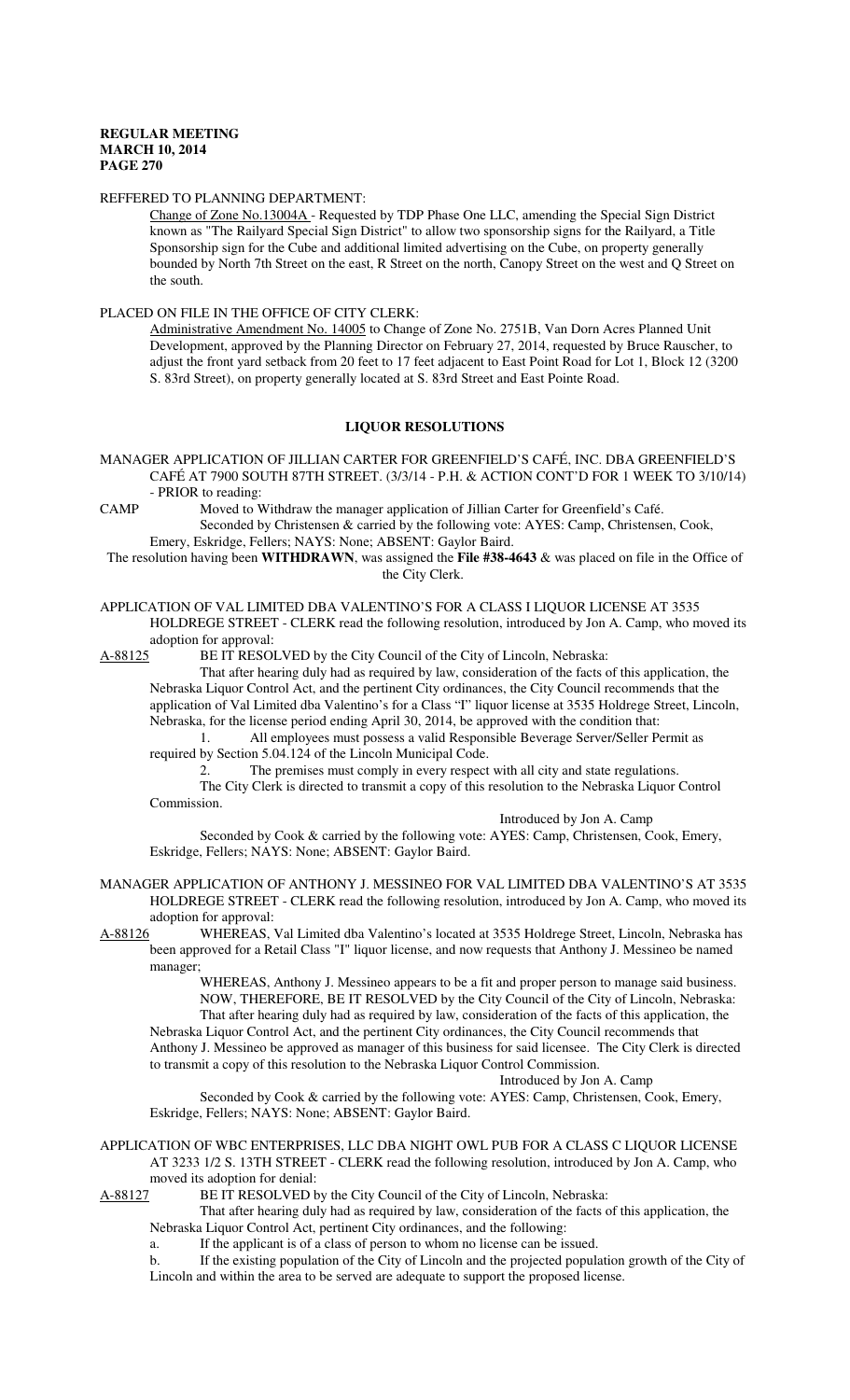c. If the issuance of the license would be compatible with the nature of the neighborhood or community.

d. If existing licenses with similar privileges adequately serve the area.

e. If there are any existing motor vehicle and/or pedestrian traffic flow issues in the area or if this application would cause motor vehicle and/or pedestrian traffic flow issues.

f. If there is an adequate number of existing law enforcement officers in the area.

g. If there are zoning and/or distance restrictions that prevent the issuance of a license.

h. If there are sanitation and/or sanitary conditions on or about the area.

i. If a citizens' protest has been made.

The City Council recommends to the Nebraska Liquor Control Commission that the application of WBC Enterprises LLC dba Night Owl Pub for a Class "C" liquor license at 3233 1/2 South 13th Street, Lincoln, Nebraska, be denied. The City Council has determined that the application should be denied for one or more of the following reasons:

a. The applicant is unfit, unwilling, and/or unable to properly provide the service proposed within the City of Lincoln.

b. The applicant cannot conform to all provisions and requirements of and rules and regulations adopted pursuant to the Nebraska Liquor Control Act and/or pertinent City ordinances.

c. The applicant has not demonstrated that the type of management and control to be exercised over the premises described in the application will be sufficient to insure that the licensed business can conform to all provisions and requirements of and rules and regulations adopted pursuant to the Nebraska Liquor Control Act, and pertinent City ordinances.

d. The applicant has not demonstrated that the issuance of the license is or will be required by the present or future public convenience and necessity.

BE IT FURTHER RESOLVED that the City Clerk is directed to transmit a copy of this resolution to the Nebraska Liquor Control Commission.

Introduced by Jon A. Camp

Seconded by Cook & carried by the following vote: AYES: Camp, Christensen, Cook, Emery, Eskridge, Fellers; NAYS: None; ABSENT: Gaylor Baird.

MANAGER APPLICATION OF BRENNAN A. RUTT FOR WBC ENTERPRISES, LLC DBA NIGHT OWL PUB AT 3233 1/2 S. 13TH STREET - CLERK read the following resolution, introduced by Jon A. Camp, who moved its adoption for denial:

A-88128 WHEREAS, WBC Enterprises LLC dba Night Owl Pub located at 3233 1/2 South 13th Street, Lincoln, Nebraska requests that Brennan A. Rutt be named manager of its facility in accordance with its

application for a liquor license.

NOW, THEREFORE, BE IT RESOLVED by the City Council of the City of Lincoln, Nebraska: That after hearing duly had as required by law, consideration of the facts of this application, the Nebraska Liquor Control Act, and the pertinent City ordinances, the City Council recommends to the Nebraska Liquor Commission that Brennan A. Rutt be denied as manager of this business for said licensee. The City Council has determined that the application should be denied for one or more of the following reasons:

a. City Council's recommendation for denial of the requested license, if applicable.

b. The applicant is unfit, unwilling, and/or unable to properly provide the service proposed within the City of Lincoln.

c. The applicant cannot conform to all provisions and requirements of and rules and regulations adopted pursuant to the Nebraska Liquor Control Act and/or pertinent City ordinances.

d. The applicant has not demonstrated that the type of management and control to be exercised over the premises described in the application will be sufficient to insure that the licensed business can conform to all provisions and requirements of and rules and regulations adopted pursuant to the Nebraska Liquor Control Act, and pertinent City ordinances.

The City Clerk is directed to transmit a copy of this resolution to the Nebraska Liquor Control Commission.

#### Introduced by Jon A. Camp

Seconded by Cook & carried by the following vote: AYES: Camp, Christensen, Cook, Emery, Eskridge, Fellers; NAYS: None; ABSENT: Gaylor Baird.

APPLICATION OF HENRY MAC, LLC DBA HENRY'S ON SOUTH FOR THE ADDITION OF A CATERING LICENSE TO ITS CLASS C LIQUOR LICENSE AND TO EXPAND ITS PREMISES FOR AN OUTDOOR AREA MEASURING APPROXIMATELY 40 FEET BY 30 FEET BY 5 FEET TO THE SOUTHWEST FOR A SIDEWALK CAFÉ AT 2110 WINTHROP ROAD - CLERK read the following

resolution, introduced by Jon A. Camp, who moved its adoption for approval:<br>A-88129 That after hearing duly had as required by law, consideration of the fa That after hearing duly had as required by law, consideration of the facts of this application, the Nebraska Liquor Control Act, and the pertinent City ordinances, the City Council recommends that the application of Henry Mac LLC dba Henry's on South for the addition of a catering license to its Class C liquor license and to expand its licensed premises by the addition of an outside area southwest of the presently licensed premises located at 2110 Winthrop Road, for a new licensed area described as a one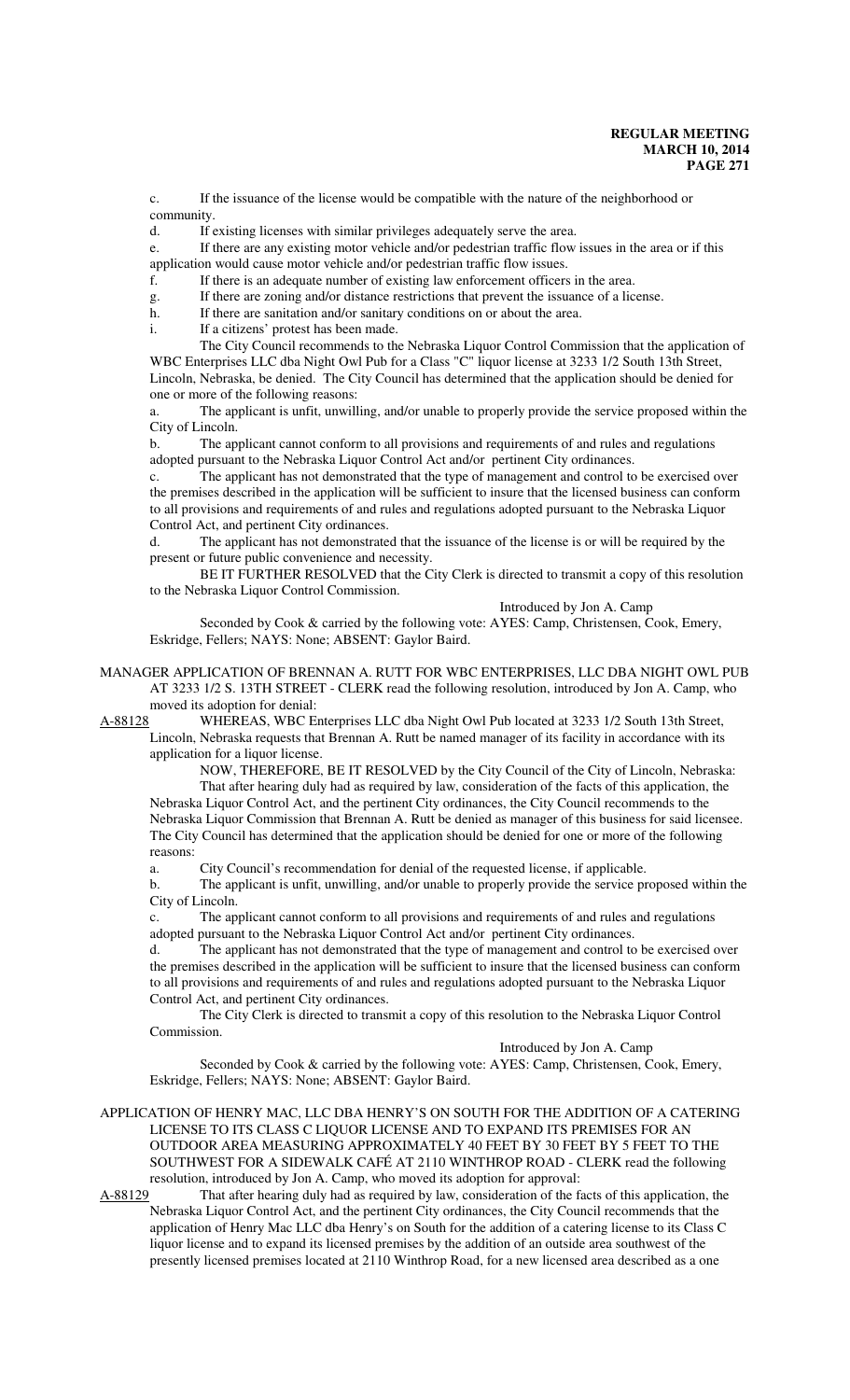story building approximately 40 feet by 61 feet, to include 3203 South Street approximately 27 feet by 15 feet, and an L shaped outdoor area approximately 40 feet by 30 feet by 5 feet to the southwest, be approved with the condition that the premises complies in every respect with all City and State regulations, specifically the Smoking Regulation Act and the Nebraska Clean Indoor Air Act.

BE IT FURTHER RESOLVED that the City Clerk is directed to transmit a copy of this resolution to the Nebraska Liquor Control Commission.

Introduced by Jon A. Camp

Seconded by Fellers & carried by the following vote: AYES: Camp, Christensen, Cook, Emery, Eskridge, Fellers; NAYS: None; ABSENT: Gaylor Baird.

APPLICATION OF GNS CORPORATION DBA CAPPY'S FOR THE ADDITION OF A CATERING LICENSE TO ITS CLASS I LIQUOR LICENSE AT 5560 SOUTH 48TH STREET, SUITE 4 - CLERK read the following resolution, introduced by Jon A. Camp, who moved its adoption for approval:

A-88130 That after hearing duly had as required by law, consideration of the facts of this application, the Nebraska Liquor Control Act, and the pertinent City ordinances, the City Council recommends that the application of GNS Corporation dba Cappy's for the addition of a catering license to its existing Class I liquor license located at 5560 South 48th Street, Suite 4, be approved with the condition that the premises complies in every respect with all City and State regulations.

BE IT FURTHER RESOLVED that the City Clerk is directed to transmit a copy of this resolution to the Nebraska Liquor Control Commission.

Introduced by Jon A. Camp

Seconded by Fellers, & carried by the following vote: AYES: Camp, Christensen, Cook, Emery, Eskridge, Fellers; NAYS: None; ABSENT: Gaylor Baird.

#### **ORDINANCES - 2ND READING & RELATED RESOLUTIONS (as required)**

#### AUTHORIZING THE ISSUANCE OF TAX ALLOCATION BONDS WITH A TOTAL NOT TO EXCEED\$175,000.00 FOR THE CITY OF LINCOLN, CASE, CASE AND CASE REDEVELOPMENT PROJECT IN GREATER DOWNTOWN LINCOLN. (RELATED ITEMS: 14-24, 14R-65, 14R-66) CLERK read an ordinance, introduced by Roy Christensen, authorizing and providing for the issuance of City of Lincoln, Nebraska tax allocation bonds, notes or other obligations, in one or more taxable or tax-exempt series, in an aggregate principal amount not to exceed \$175,000 for the purpose of (1) paying the costs of acquiring, purchasing, constructing, reconstructing, improving, extending, rehabilitating, installing, equipping, furnishing and completing certain improvements within the City's Case, Case and Case Redevelopment Project area, including acquiring any real estate and/or interests in real estate in connection therewith, and (2) paying the costs of issuance thereof; prescribing the form and certain details of the bonds, notes or other obligations; pledging certain tax revenue and other revenue to the payment of the principal of and interest on the bonds, notes or other obligations as the same become due; limiting payment of the bonds, notes or other obligations to such tax revenues; creating and establishing funds and accounts; delegating, authorizing and directing the Finance Director to exercise his independent discretion and judgment in determining and finalizing certain terms and provisions of the bonds, notes or other obligations not specified herein; taking other actions and making other covenants and agreements in connection with the foregoing; and related matters, the second time.

- AMENDING THE FY 13/14 CIP TO AUTHORIZE AND APPROPRIATE \$175,000 IN TIF FUNDS FOR THE CASE, CASE AND CASE REDEVELOPMENT PROJECT ON PRIVATE PROPERTY GENERALLY LOCATED AT 1421 P STREET AND ADJACENT RIGHTS OF WAY IN GREATER DOWNTOWN LINCOLN. (RELATED ITEMS: 14-24, 14R-65, 14R-66) (ACTION DATE: 3/17/14)
- APPROVING THE CASE, CASE AND CASE REDEVELOPMENT PROJECT REDEVELOPMENT AGREEMENT BETWEEN TB RENTALS, LLC AND THE CITY OF LINCOLN RELATING TO THE REDEVELOPMENT OF PRIVATE PROPERTY GENERALLY LOCATED AT 1421 P STREET AND ADJACENT RIGHTS OF WAY IN GREATER DOWNTOWN LINCOLN. (RELATED ITEMS: 14-24, 14R-65, 14R-66) (ACTION DATE: 3/17/14)
- AMENDING THE PAY SCHEDULE FOR THE EMPLOYEE GROUP WHOSE CLASSIFICATIONS ARE ASSIGNED TO THE PAY RANGE PREFIXED BY THE LETTER "A" BY CHANGING THE PAY RANGE OF PARKS OPERATIONS COORDINATOR - CLERK read an ordinance, introduced by Roy Christensen, amending Section 1 of Ordinance No. 19904 passed August 12, 2013, relating to the pay schedules of employees whose classifications are assigned to the pay range which is prefixed by the letter "A," by amending the pay range of the job classification of Parks Operations Coordinator from (A12) to (A13), the second time.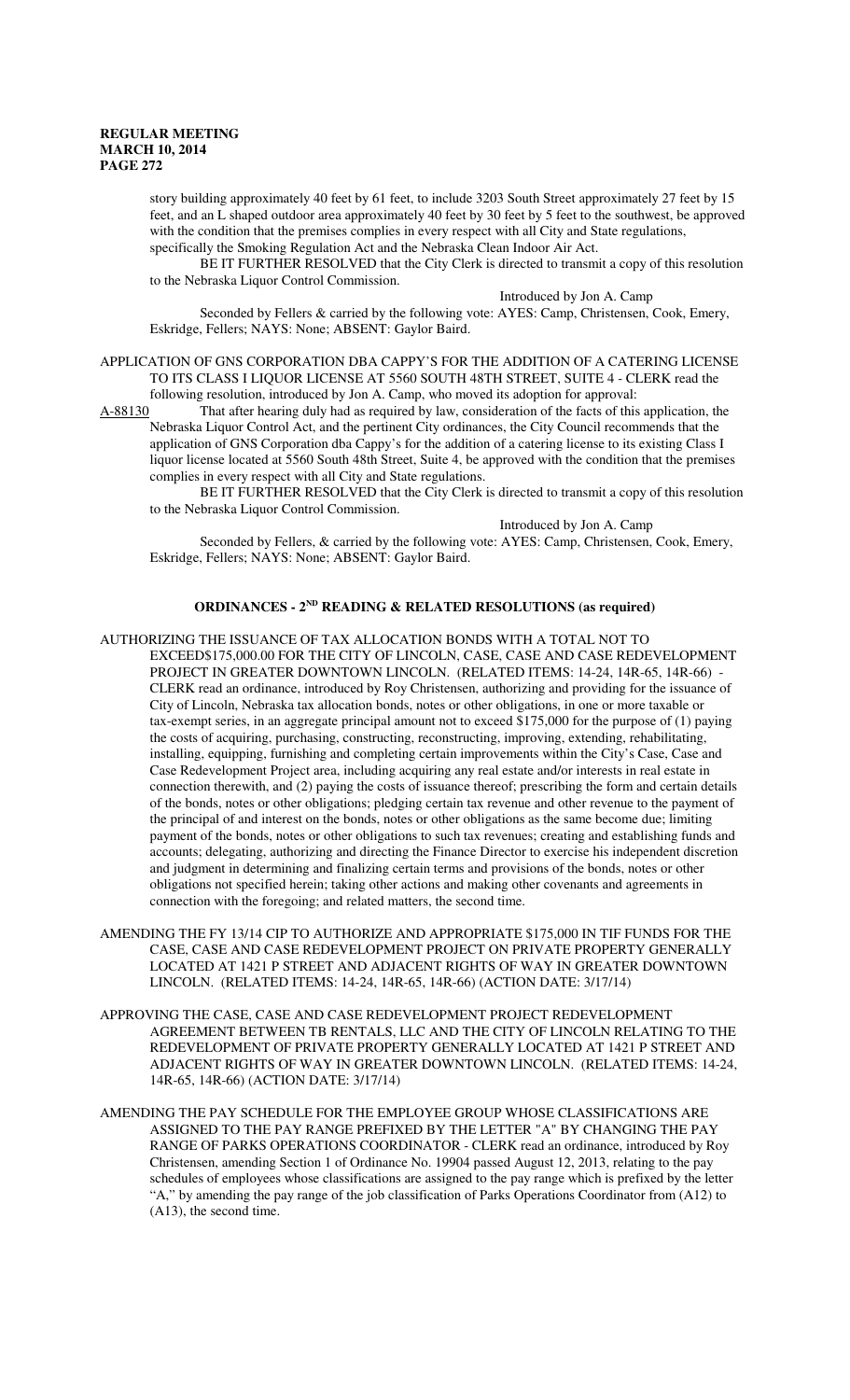#### **PUBLIC HEARING - RESOLUTIONS**

SPECIAL PERMIT NO. 14001 – APPLICATION OF LUTHERAN FAMILY SERVICES OF NEBRASKA, INC. FOR AUTHORITY TO OPERATE A NON-RESIDENTIAL HEALTH CARE FACILITY, INCLUDING WAIVERS TO THE FRONT AND SIDE YARD LANDSCAPING AND TO REDUCE THE FRONT, SIDE AND REAR YARD SETBACKS FOR THE EXISTING BUILDING AND PARKING LOT, ON PROPERTY GENERALLY LOCATED AT SOUTH 17TH STREET AND SOUTH STREET - CLERK read the following resolution, introduced by Roy Christensen, who moved its adoption:

A-88131 WHEREAS, Lancaster County, on behalf of Lutheran Family Services of Nebraska, Inc., has submitted an application in accordance with Sections 27.64.010, and 27.63.080 of the Lincoln Municipal Code designated as Special Permit No. 14001 for authority to operate a non-residential health care facility, with a request to waive the requirements for front and side yard landscaping and to reduce the front, side and rear yard setbacks for the existing building and parking lot on property generally located at South 17th Street and South Street, known as 2201 South 17th Street, and legally described as:

Lots 8, 9, 18, 19, and a portion of Lots 10-13, Davis Subdivision, and a portion of Lot 6, State Subdivision of the Southwest Quarter of Section 36, Township 10 North, Range 6 East of the 6th P.M., Lincoln, Lancaster County, Nebraska;

WHEREAS, the real property adjacent to the area included within the site plan for this health care facility will not be adversely affected; and

WHEREAS, said site plan together with the terms and conditions hereinafter set forth are consistent with the intent and purpose of Title 27 of the Lincoln Municipal Code to promote the public health, safety, and general welfare.

NOW, THEREFORE, BE IT RESOLVED by the City Council of the City of Lincoln, Nebraska:

That the application of Lancaster County, on behalf of Lutheran Family Services of Nebraska, Inc., hereinafter referred to as "Permittee", for authority to operate a non-residential health care facility, with a request to waive the requirements for front and side yard landscaping and to reduce the front, side and rear yard setbacks for the existing building and parking lot, on the property legally described above, be and the same is hereby granted under the provisions of Sections 27.64.010, and 27.63.080 of the Lincoln Municipal Code upon condition that construction and operation of the health care facility be in substantial compliance with said application, the site plan, and the following additional express terms, conditions, and requirements:

1. This permit approves a non-residential health care facility with a reduction to the front and side yard setbacks to 3 feet and 0 feet, respectively, for the existing parking lot, a reduction to the side and rear yard setbacks to 6 feet and 19 feet, respectively, for the existing building and a waiver to the required landscaping in the front and side yards.

2. Before receiving building permits:

a. The Permittee shall cause to be prepared and submitted to the Planning Department a revised and reproducible final site plan including five copies showing the following revisions:

i. Add a note to the site plan that states, "The parking lot screening will be installed on the Community Mental Health Center property per SP 1020G, within six months of approval of this Special Permit. The Planning Director may adjust the required parking lot screening if adequate justification is provided by thePermittee."

ii. List the approved waivers on the final site plan, and dimension the existing setbacks.

iii. Add to the General Notes, "Signs need not be shown on this site plan, but need to be in compliance with Chapter 27.69 of the Lincoln Zoning Ordinance, and must be approved by Building and Safety Department prior to installation."

b. Provide documentation from the Register of Deeds that the letter of acceptance as required by the approval of the special permit has been recorded.

c. The construction plans must substantially comply with the approved plans.

3. Before occupying the building or starting operations all development and construction must substantially comply with the approved plans.

4. All privately-owned improvements, including landscaping must be permanently maintained by the Permittee.

5. The physical location of all setbacks and yards, buildings, parking and circulation elements, and similar matters must be in substantial compliance with the location of said items as shown on the approved site plan.

6. The terms, conditions, and requirements of this resolution shall run with the land and be binding on the Permittee, its successors, and assigns.

7. The Permittee shall sign and return the letter of acceptance to the City Clerk. This step should be completed within 60 days following the approval of the special permit. The City Clerk shall file a copy of the resolution approving the special permit and the letter of acceptance with the Register of Deeds, filing fees therefor to be paid in advance by the Permittee. Building permits will not be issued unless the letter of acceptance has been filed.

#### Introduced by Roy Christensen

Seconded by Fellers & carried by the following vote: AYES: Camp, Christensen, Cook, Emery, Eskridge, Fellers, NAYS: None; ABSENT: Gaylor Baird.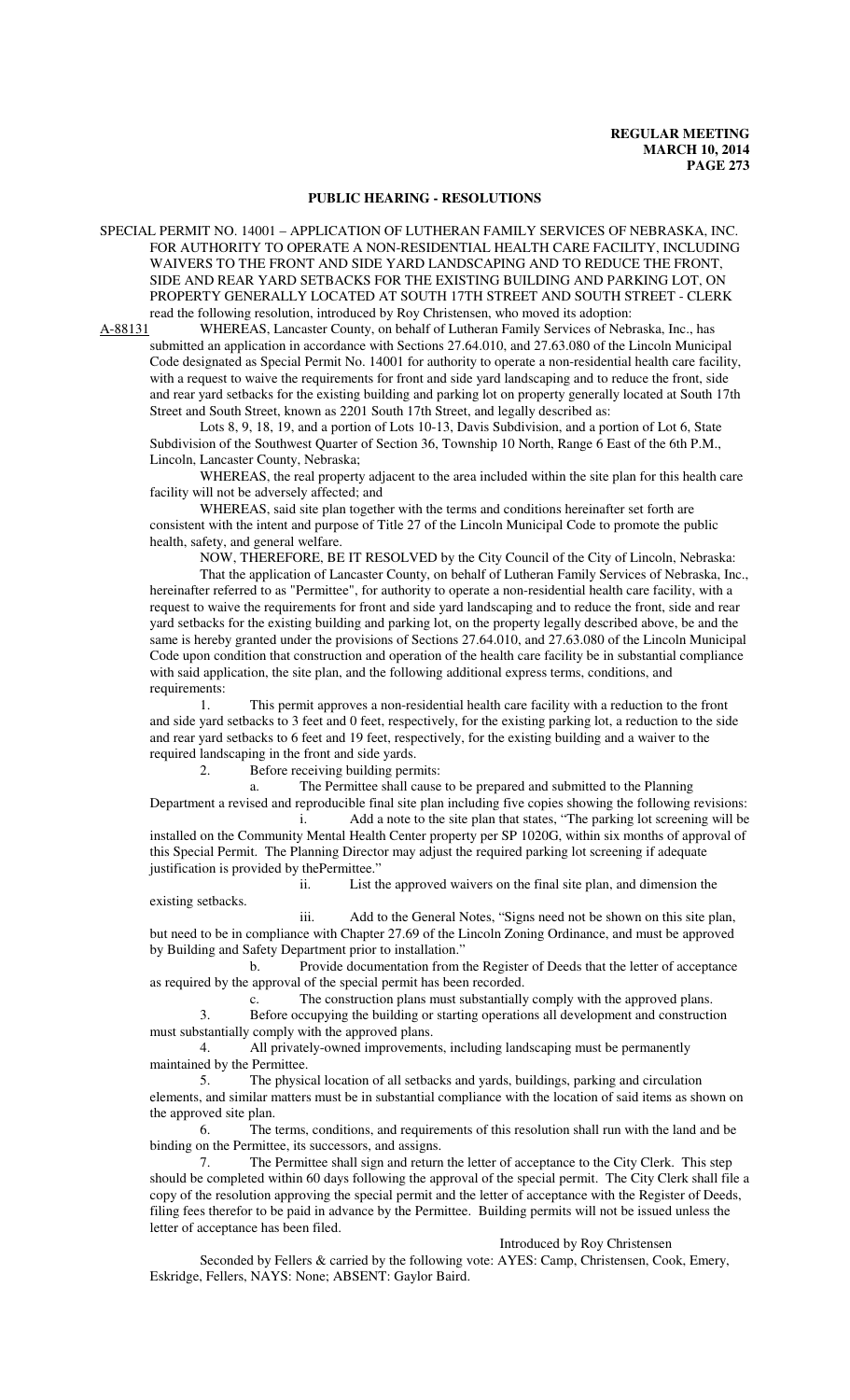CONCURRING WITH THE NEBRASKA DEPARTMENT OF ROADS SELECTION OF WATTS ELECTRIC COMPANY AS LOWEST BIDDER AND AUTHORIZING EXECUTION OF THE CONSTRUCTION CONTRACT BETWEEN THE CITY AND WATTS ELECTRIC COMPANY TO BE FUNDED IN PART WITH FEDERAL TRANSPORTATION ENHANCEMENTS PROGRAM FUNDS FOR CONSTRUCTION OF PROJECT NO. ENH-58266(2), WEST "O" HISTORIC HIGHWAY PROJECT - CLERK read the following resolution, introduced by Roy Christensen, who moved its adoption:

A-88132 WHEREAS, the City of Lincoln adopted Resolution No. A-84847 on May 5, 2008 approving an Agreement for the use of Federal Transportation Enhancement Program Funds for construction of West "O" Historic Highway Project, Project No. ENH-5266(2); and

WHEREAS, the State and City received bids for the construction of the proposed work and selected Watts Electric Company as the low bidder to whom the contract should be awarded.

NOW, THEREFORE, BE IT RESOLVED by the City Council of the City of Lincoln, Nebraska: That the City concurs in the selection of the above mentioned contractor; that the City does not desire to perform the work with its own forces in lieu of performing the work by the contract method; and hereby authorizes the Mayor to execute the construction contract on behalf of the City.

The City Clerk is directed to return the approved Resolution to Ernie Castillo, Urban Development Department, for transmittal to the State Department of Roads.

Introduced by Roy Christensen

Seconded by Emery & carried by the following vote: AYES: Camp, Christensen, Cook, Emery, Eskridge, Fellers; NAYS: None; ABSENT: Gaylor Baird.

# **ORDINANCES - 3RD READING & RELATED RESOLUTIONS (as required)**

VACATION NO. 13005 – VACATING THE NORTH 21 FEET OF HOLDREGE STREET RIGHT-OF-WAY FROM THE WEST RIGHT-OF-WAY LINE OF NORTH 20TH CIRCLE TO THE WEST PROPERTY LINE OF LOT 52, I.T. - CLERK read an ordinance, introduced by Jon Camp, vacating the north 21 feet of Holdrege Street right-of-way from the west right-of-way line of North 20th Circle to the west property line of lot 52, I.T. and retaining title thereto in the City of Lincoln, Lancaster County, Nebraska, the third time.

CAMP Moved to pass the ordinance as read. Seconded by Christensen & carried by the following vote: AYES: Camp, Christensen, Cook,

Emery, Eskridge, Fellers; NAYS: None; ABSENT: Gaylor Baird.

The ordinance, being numbered **#19997**, is recorded in Ordinance Book #28, Page .

- ADOPTING THE SUPPLEMENTS TO THE LINCOLN MUNICIPAL CODE DATED JUNE 2013 AND DECEMBER 2013 AS PART OF THE OFFICIAL LINCOLN MUNICIPAL CODE - CLERK read an ordinance, introduced by Jon Camp, adopting the supplements to the Lincoln Municipal Code dated June 2013 and December 2013 as part of the official Lincoln Municipal Code, the third time.
- CAMP Moved to pass the ordinance as read. Seconded by Christensen & carried by the following vote: AYES: Camp, Christensen, Cook,

Emery, Eskridge, Fellers; NAYS: None; ABSENT: Gaylor Baird.

The ordinance, being numbered **#19998**, is recorded in Ordinance Book #28, Page .

AMENDING SECTION 1 OF ORDINANCE NO. 19904 PASSED AUGUST 12, 2013, RELATING TO THE PAY SCHEDULES OF EMPLOYEES WHOSE CLASSIFICATIONS ARE ASSIGNED TO THE PAY RANGE WHICH IS PREFIXED BY THE LETTER "A," BY AMENDING CLASSIFICATION CODE 4020 TO REVISE THE CLASSIFICATION SPECIFICATION FOR ATHLETICS SUPERVISOR AS SET FORTH ON ATTACHMENT A - CLERK read an ordinance, introduced by Jon Camp, amending Section 1 of Ordinance No. 19904 passed August 12, 2013, relating to the pay schedules of employees whose classifications are assigned to the pay range which is prefixed by the letter "A," by amending Classification Code 4020 to revise the classification specifications for "Athletics Supervisor.", the third time.

CAMP Moved to pass the ordinance as read.

Seconded by Christensen & carried by the following vote: AYES: Camp, Christensen, Cook, Emery, Eskridge, Fellers; NAYS: None; ABSENT: Gaylor Baird.

The ordinance, being numbered **#19999**, is recorded in Ordinance Book #28, Page .

ANNEXATION NO. 13004 – AMENDING THE LINCOLN CORPORATE LIMITS MAP BY ANNEXING APPROX. 15.81 ACRES GENERALLY LOCATED AT HWY. 2 AND ASHBROOK DR. (RELATED ITEMS: 14-13, 14-14 & 14R-44) (2/10/14 - P.H. CONT'D (FOR NEW INFORMATION ONLY) & ACTION DELAYED TO 3/3/14) (3/3/14 - ACTION DELAYED FOR 1 WEEK 3/10/14) - CLERKread an ordinance, introduced by Doug Emery, annexing and including the below described land as part of the City of Lincoln, Nebraska and amending the Corporate Limits Map attached to and made a part of Ordinance No. 18208, to reflect the extension of the corporate limits boundary of the City of Lincoln, Nebraska established and shown thereon, the third time.

EMERY Moved to pass the ordinance as read.

Seconded by Christensen & carried by the following vote: AYES: Christensen, Cook, Emery, Eskridge, Fellers; NAYS: Camp; ABSENT: Gaylor Baird.

The ordinance, being numbered **#20000**, is recorded in Ordinance Book #28, Page .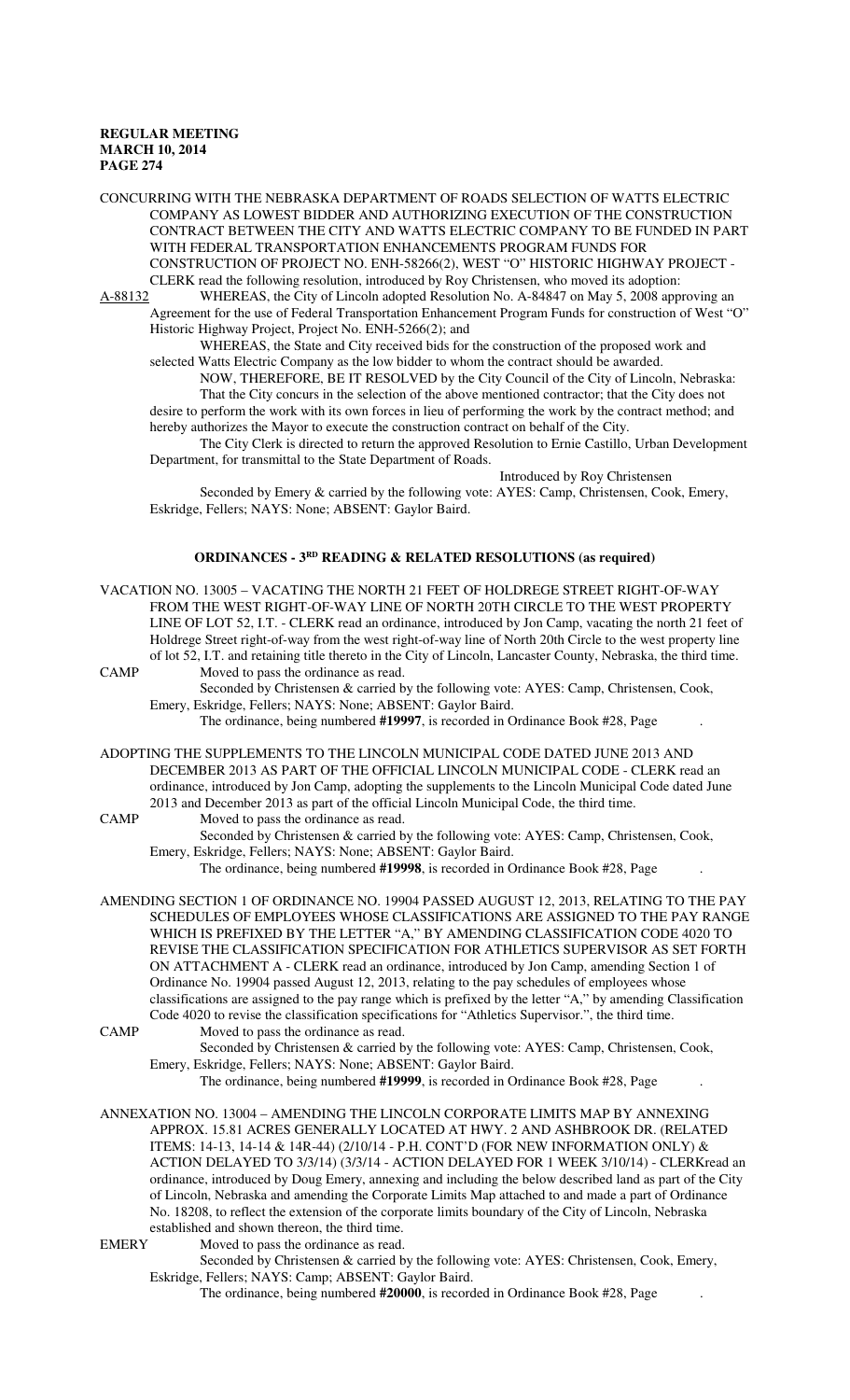CHANGE OF ZONE NO. 13020 – APPLICATION OF LIVINGSTON INVESTMENTS FOR A CHANGE OF ZONE FROM AGR AGRICULTURAL RESIDENTIAL DISTRICT TO R-4 RESIDENTIAL ON PROPERTY GENERALLY LOCATED AT HWY. 2 AND ASHBROOK DR. (RELATED ITEMS: 14-13, 14-14 & 14R-44) (2/10/14 - P.H. CONT'D (FOR NEW INFORMATION ONLY) & ACTION DELAYED TO 3/3/14) (3/3/14 - ACTION DELAYED FOR 1 WEEK TO 3/10/14) - CLERK read an ordinance, introduced by Doug Emery, amending the Lincoln Zoning District Maps adopted by reference and made a part of Title 27 of the Lincoln Municipal Code, pursuant to Section 27.05.020 of the Lincoln Municipal Code, by changing the boundaries of the districts established and shown thereon, the third time. EMERY Moved to pass the ordinance as read.

Seconded by Christensen & carried by the following vote: AYES: Christensen, Cook, Emery, Eskridge, Fellers; NAYS: Camp; ABSENT: Gaylor Baird.

The ordinance, being numbered **#20001**, is recorded in Ordinance Book #28, Page .

SPECIAL PERMIT NO. 13043 – APPROVING THE APPLICATION OF LIVINGSTON INVESTMENTS TO DEVELOP THE BROADMOOR ASHBROOK APARTMENTS COMMUNITY UNIT PLAN TO ALLOW UP TO 220 DWELLING UNITS WITH REQUESTED WAIVERS OF THE REQUIRED BLOCK LENGTH AND BUILDING HEIGHT ON PROPERTY GENERALLY LOCATED AT HWY. 2 AND ASHBROOK DR. (RELATED ITEMS: 14-13, 14-14 & 14R-44) (2/10/14 - P.H. CONT'D (FOR NEW INFORMATION ONLY) & ACTION DELAYED TO 3/3/14) (3/3/14 ACTION DELAYED FOR 1 WEEK TO 3/10/14)- PRIOR to reading:

EMERY Moved MTA No.1 to amend Bill # 14R-44 in the following manner:

I hereby move to amend Bill No. 14R-44 in the following manner:

1. On page 1, after line 16, add the following additional recital:

WHEREAS, Broadmoor Development Company has also submitted a revised site plan reducing the requested maximum number of dwelling units from 220 to 147 and adjusting the building height from 35' to 41' for the three southernmost buildings as shown on the revised site plan; and

2. On page 2, line 12, delete the number  $\frac{4220^{\circ}}{220^{\circ}}$  and insert the number 147.

3. On page 2, line 16, insert the word revised before the phrase "site plan".

4. On page 2, delete lines 18-20 and insert in lieu thereof the following:

1. This permit approves the Broadmoor Ashbrook Apartments Community Unit Plan for up to 147 dwelling units with the requested adjustments to:

a. Block length street connection; and

b. Height adjustment from 35' to 41' for the three (3) southern-most buildings;

provided, however, as a consideration to adjoining property owners Permittee has agreed to restrict the five (5) northern-most buildings to two (2) story structures.

5. On page 3, line 3, delete the number "40'" and insert the number 41'.

6. On page 3, delete lines 6-14, and insert in lieu thereof the following:

Add a general note which states: "Sidewalk and road extension of Pine Ridge Lane is waived. The Permittee is responsible for the construction of the one-lane, one-way west to east driveway to Eiger Drive if an access easement across Lot 42, Pine Lake Addition ("Lot 42") is granted by the owner thereof. The obligation to construct the driveway is contingent upon Lot 42 being used as open space and expires upon the 10th anniversary of the approval of this Special Permit. If Lot 42 is approved for additional development, then the Permittee is only responsible for the construction of the driveway on the project site for which this CUP is approved."

7. On page 3, delete lines 26-32 and insert in lieu thereof the following:

Add a note which states: "Landscaping and screening shall comply with the requirement of the Design Standards, except that the screening of the east property line will provide a one hundred percent (100%) landscape screen planted within 25' of the east property line. A 6' tall wrought iron fence for decorative purposes will be erected along the east property line."

Seconded by Christensen & carried by the following vote: AYES: Camp Christensen, Cook, Emery, Eskridge, Fellers; NAYS: None; ABSENT: Gaylor Baird.

CLERK Read the following resolution, introduced by Doug Emery, who moved its adoption for approval: A-88133 WHEREAS, Broadmoor Development Company on behalf of the owner, Livingston Investments, has submitted an application designated as Special Permit No. 13043 for authority to develop the Broadmoor Ashbrook Apartments Community Unit Plan for up to 220 dwelling units, together with a

request to waive/modify Land Subdivision and Zoning Code requirements to (1) waive the block length requirement to not make a required street connection; and (2) adjust the building height from 35' to 40', on property generally located at Ashbrook Drive and Highway 2 and legally described as:

A part of Lot 89, I.T., located in the SW 1/4 of Section 15,

Township 9 North, Range 7 East of the 6th P.M., Lancaster

County, Nebraska, as more particularly described on

Attachment A attached hereto;

WHEREAS, the Lincoln City-Lancaster County Planning Commission held a public hearing on October 2, 2013 on said application and denied said application; and

WHEREAS, Broadmoor Development Company has filed a Notice of Appeal appealing the action of the Planning Commission denying Special Permit No. 13043; and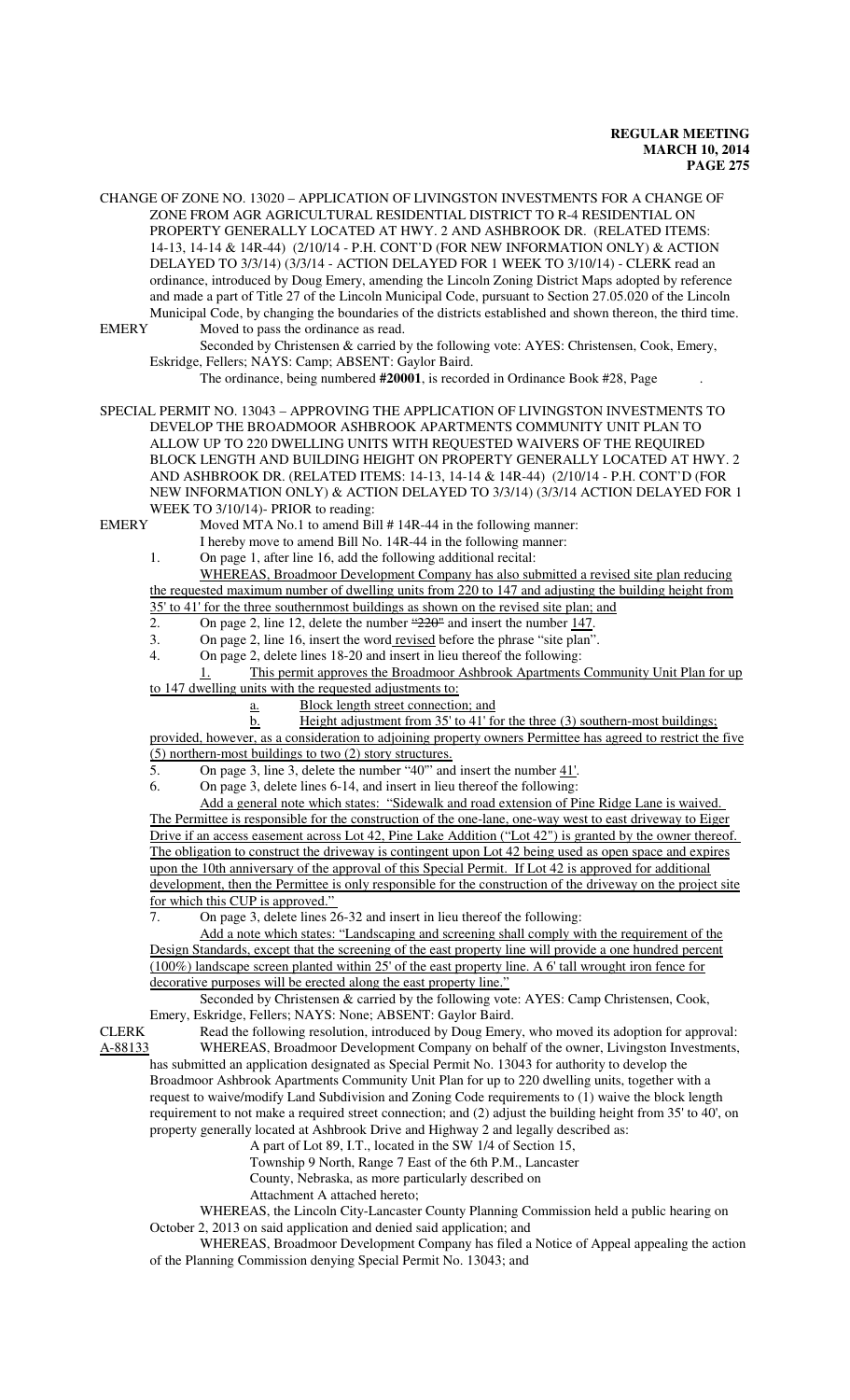WHEREAS, Broadmoor Development Company has also submitted a revised site plan reducing the requested maximum number of dwelling units from 220 to 147 and adjusting the building height from 35' to 41' for the three southernmost buildings as shown on the revised site plan; and

WHEREAS, pursuant to Lincoln Municipal Code § 27.63.025, the action appealed from is deemed advisory and the City Council is authorized to take final action on the application for Special Permit No. 13043; and

WHEREAS, the community as a whole, the surrounding neighborhood, and the real property adjacent to the area included within the site plan for this community unit plan will not be adversely affected by granting such a permit; and

WHEREAS, said site plan together with the terms and conditions hereinafter set forth are consistent with the Comprehensive Plan of the City of Lincoln and with the intent and purpose of Title 27 of the Lincoln Municipal Code to promote the public health, safety, and general welfare; and

NOW, THEREFORE, BE IT RESOLVED by the City Council of the City of Lincoln, Nebraska: That the application of Broadmoor Development Company on behalf of the owner, Livingston Investments, hereinafter referred to as "Permittee", to develop the Broadmoor Ashbrook Apartments Community Unit Plan for up to  $\frac{220}{147}$  dwelling units, be and the same is hereby granted under the provisions of Section 27.63.320 and Chapter 27.65 of the Lincoln Municipal Code upon condition the City Council approves associated requests AN #13004 and CZ #13020, and that construction of said development be in substantial compliance with said application, the revised site plan, and the following additional express terms, conditions, and requirements:

1. This permit approves the Broadmoor Ashbrook Apartments Community Unit Plan for up to 220 dwelling units with the requested adjustments to block length street connection and to height from 35' to 40'.

1. This permit approves the Broadmoor Ashbrook Apartments Community Unit Plan for up to 147 dwelling units with the requested adjustments to:

- a. Block length street connection; and
- b. Height adjustment from 35' to 41' for the three (3) southern-most buildings; provided, however, as a consideration to adjoining property owners Permittee has agreed to restrict the five (5) northern-most buildings to two (2) story structures.
- 2. Before receiving building permits:

a. The Permittee shall cause to be prepared and submitted to the Planning Department a revised and reproducible final plot plan including five copies with all required revisions as listed below:

- i. Show the driveway extended to the lot line at the southeast corner of the site.
- ii. Add a note regarding waivers which states the Pine Ridge Lane connection need not be made, and that the height is adjusted to  $40 \frac{41}{1}$ .
- iii. Delete General Notes 3, 7, 10-12, 15, 19, and 23-26 which restate existing requirements or are redundant.
- iv. Add a general note which states "Sidewalk and road extension of Pine Ridge Lane is waived provided that the developer is responsible for the construction of the driveway (with a sidewalk) to Eiger Drive once an access easement is obtained. However, the obligation to construct this improvement is contingent on the property being in open space use. If the property is approved for additional development, then the developer is not responsible for the improvement." Add a general note which states: "Sidewalk and road extension of Pine Ridge Lane is waived. The Permittee is responsible for the construction of the one-lane, oneway west to east driveway to Eiger Drive if an access easement across Lot 42, Pine Lake Addition ("Lot 42") is granted by the owner thereof. The obligation to construct the driveway is contingent upon Lot 42 being used as open space and expires upon the 10th anniversary of the approval of this Special Permit. If Lot 42 is approved for additional development, then the Permittee is only responsible for the construction of the driveway on the project site for which this CUP is approved." v. Revise the density calculation on the site plan to show the correct
- density for the R-4 zoning district.
- vi. Delete the setbacks and no-build line and show a building envelope instead, where it is outside the 50' no-build area along the east, the 25' setback on the south, the 5' setback on the west, and the north line will be an approximate straight east-west line drawn in the location of the dam breach line, the location of which is subject to approval by the Planning Department.
- vii. Remove the parking from the front yard setback along Ashbrook Drive.
- viii. Add a note which states "Landscaping and sereening shall comply with the requirements of the Design Standards, except that the screening of the east property line will provide a 100% landscape screen from 6'-25'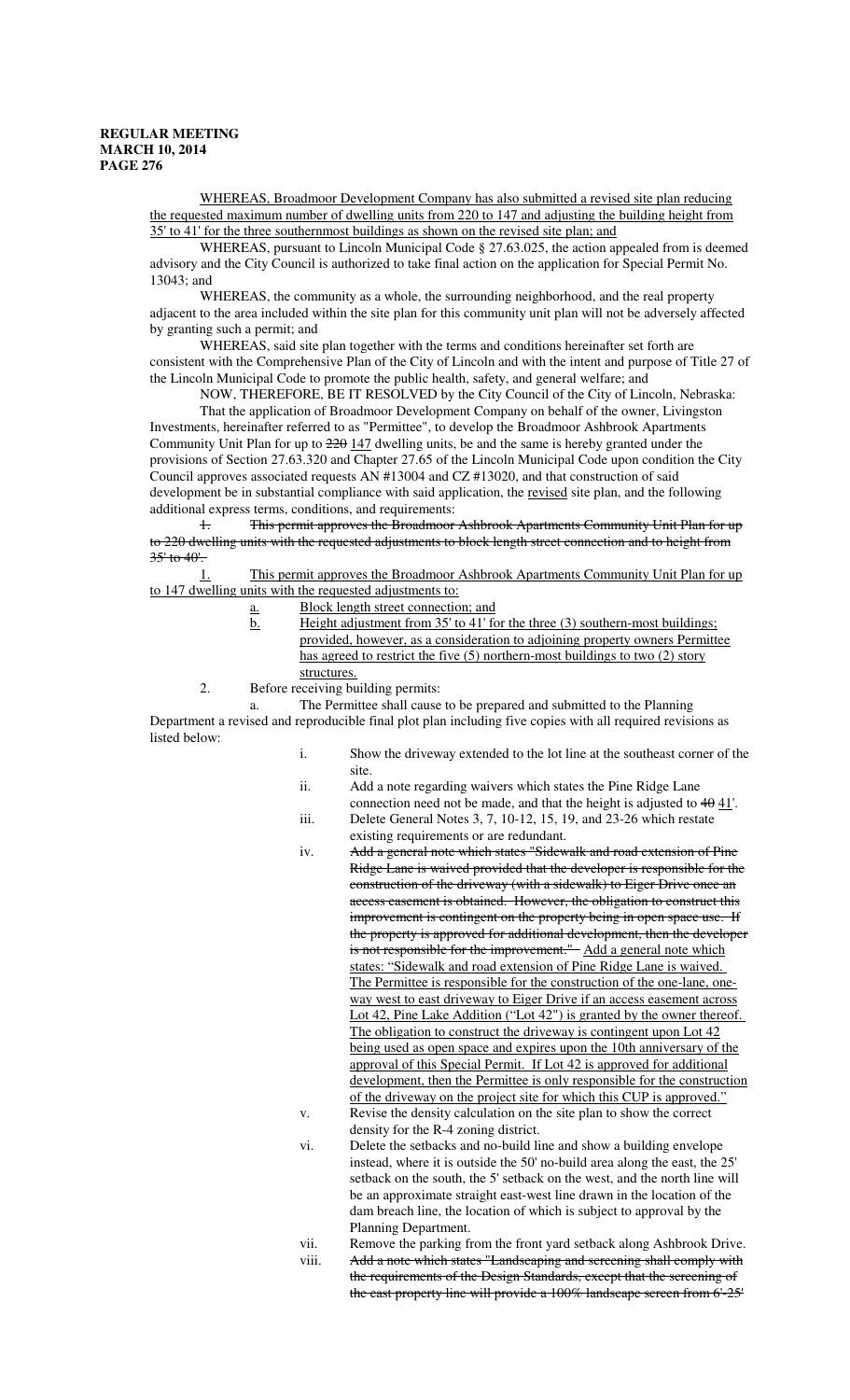in height planted within 25' of the east property line. An 8'-tall wrought iron fence for decorative purposes will also be erected along the east property line." Add a note which states: "Landscaping and screening shall comply with the requirement of the Design Standards, except that the screening of the east property line will provide a one hundred percent (100%) landscape screen planted within 25' of the east property line. A 6' tall wrought iron fence for decorative purposes will be erected along the east property line."

- ix. Add a note which states " The developer reserves the right to build anywhere within the building envelope."
- x. Provide a public sidewalk from the east lot line to the west lot line, with a revised fence that does not block public access. The sidewalk must meet ADA standards.
- xi. Show correctly where the access easement to the horse stable is located. xii. Show easements per the L.E.S. review.
- b. Submit revised site, grading and drainage, and utility plans, including grading and drainage easements as necessary to the satisfaction of Public Works and Utilities Engineering Services and Watershed Management.
- c. The construction plans must substantially comply with the approved plans.
- d. Final plats must be approved by the City.

3. Before occupying the dwelling units all development and construction shall substantially comply with the approved plans.

4. All privately-owned improvements shall be permanently maintained by the Permittee or an appropriately established homeowners association approved by the City Attorney.

5. The site plan accompanying this permit shall be the basis for all interpretations of setbacks, yards, locations of buildings, location of parking and circulation elements, and similar matters.

6. The terms, conditions, and requirements of this resolution shall run with the land and be binding upon the Permittee, its successors and assigns.

7. The applicant shall sign and return the letter of acceptance to the City Clerk. This step should be completed within 60 days following the approval of the special permit. The City Clerk shall file a copy of the resolution approving the special permit and the letter of acceptance with the Register of Deeds, filing fees therefore to be paid in advance by the applicant. Building permits will not be issued unless the letter of acceptance has been filed.

# Introduced by Doug Emery

Seconded by Christensen & carried by the following vote: AYES: Christensen, Cook, Emery, Eskridge, Fellers; NAYS: Camp; ABSENT: Gaylor Baird.

# **ORDINANCES - 1ST READING & RELATED RESOLUTIONS (as required)**

- VACATION NO. 14001 VACATING THE NORTH-SOUTH ALLEY AND THE CONNECTION THERETO BETWEEN NORTH 14TH STREET AND CENTENNIAL MALL NORTH - CLERK read an ordinance, introduced by Jonathan Cook, vacating the north-south alley and connection thereto between North  $14<sup>th</sup>$ Street and Centennial Mall North and retaining title thereto in the City of Lincoln, Lancaster County, Nebraska, the first time.
- COMP. PLAN CONFORMANCE 14001 DECLARING APPROXIMATELY 7.73 ACRES OF PROPERTY GENERALLY LOCATED SOUTH OF V STREET BETWEEN NORTH 4TH STREET AND NORTH 6TH STREET AS SURPLUS PROPERTY - CLERK read an ordinance, introduced by, Jonathan Cook, declaring approximatley 7.73 acres of city owned property generally located south of V Street between North 4<sup>th</sup> Street and North 6<sup>th</sup> Street as surplus, the first time.

# **RESOLUTIONS - 1ST READING - ADVANCE NOTICE**

APPROVING HOOKS LINCOLN INC. DBA TANNER'S BAR & GRILL AS A KENO SATELLITE SITE AT 8600 SOUTH 30TH STREET.

APPROVING AN INTERLOCAL AGREEMENT BETWEEN THE CITY, LANCASTER COUNTY, AND SAUNDERS COUNTY FOR THE DEVELOPMENT OF A LOCAL WORKFORCE INVESTMENT SYSTEM.

ACCEPTING THE REPORT OF NEW AND PENDING CLAIMS AGAINST THE CITY AND APPROVING DISPOSITION OF CLAIMS SET FORTH FOR THE PERIOD OF FEBRUARY 16-28, 2014.

APPOINTING ROBIN MCDANNEL TO THE KENO HUMAN SERVICES ADVISORY BOARD FOR A TERM EXPIRING JULY 1, 2017.